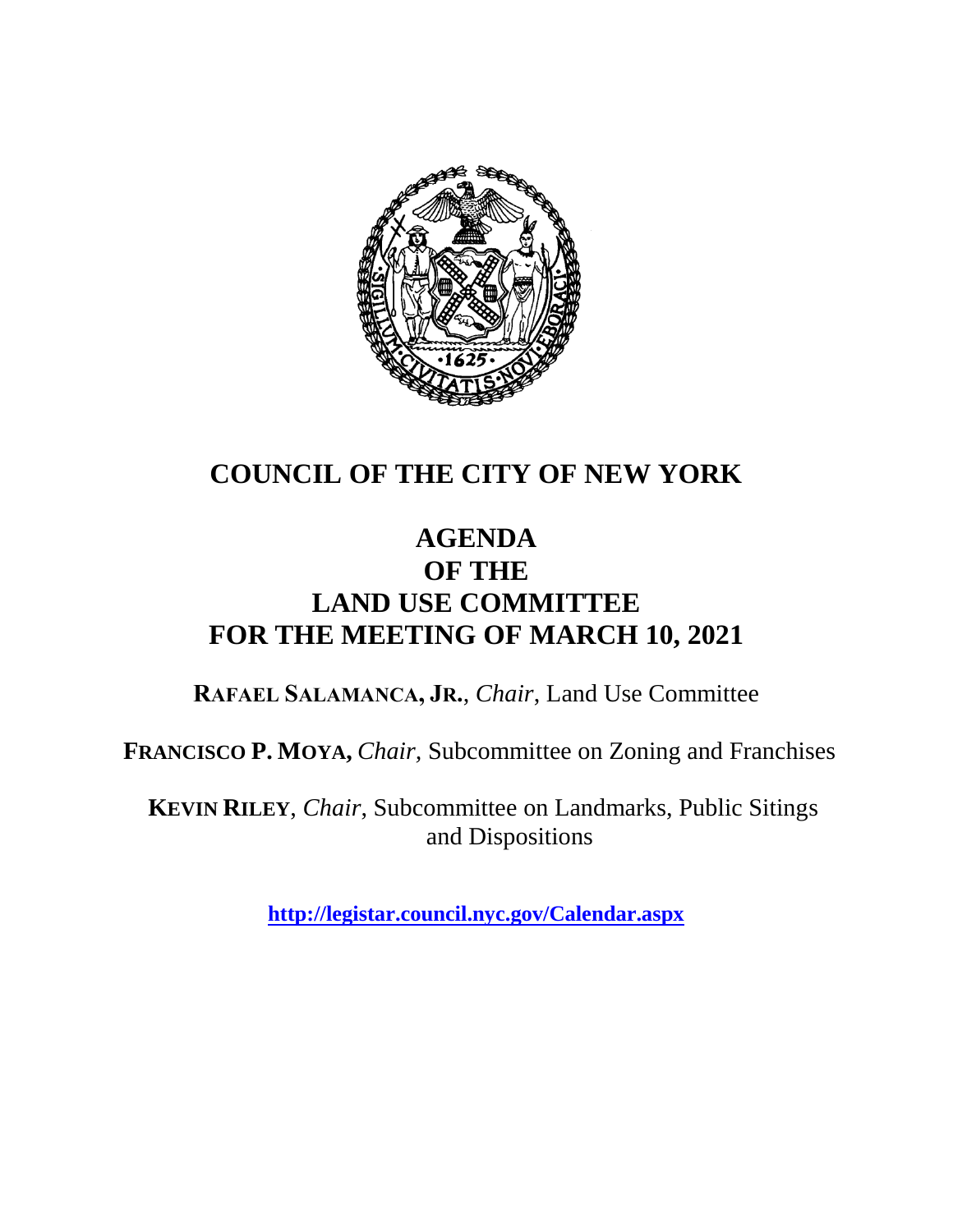#### *The Land Use Committee Meeting Scheduled for 03/10/21 Commencing at 11:00 A.M.*

## **Table of Contents**

### **Item No. Page**

| 1. 1620 Cortelyou Road Rezoning (Pre. L.U. Nos. 718 and 719)    | 3              |
|-----------------------------------------------------------------|----------------|
| 2. Sutter Avenue-East New York Partnership Homes (L.U. No. 730) | $\overline{4}$ |
|                                                                 | $4 - 5$        |
| 4. 245-01 Jamaica Avenue Rezoning (Pre. L.U. No. 737)           | 5              |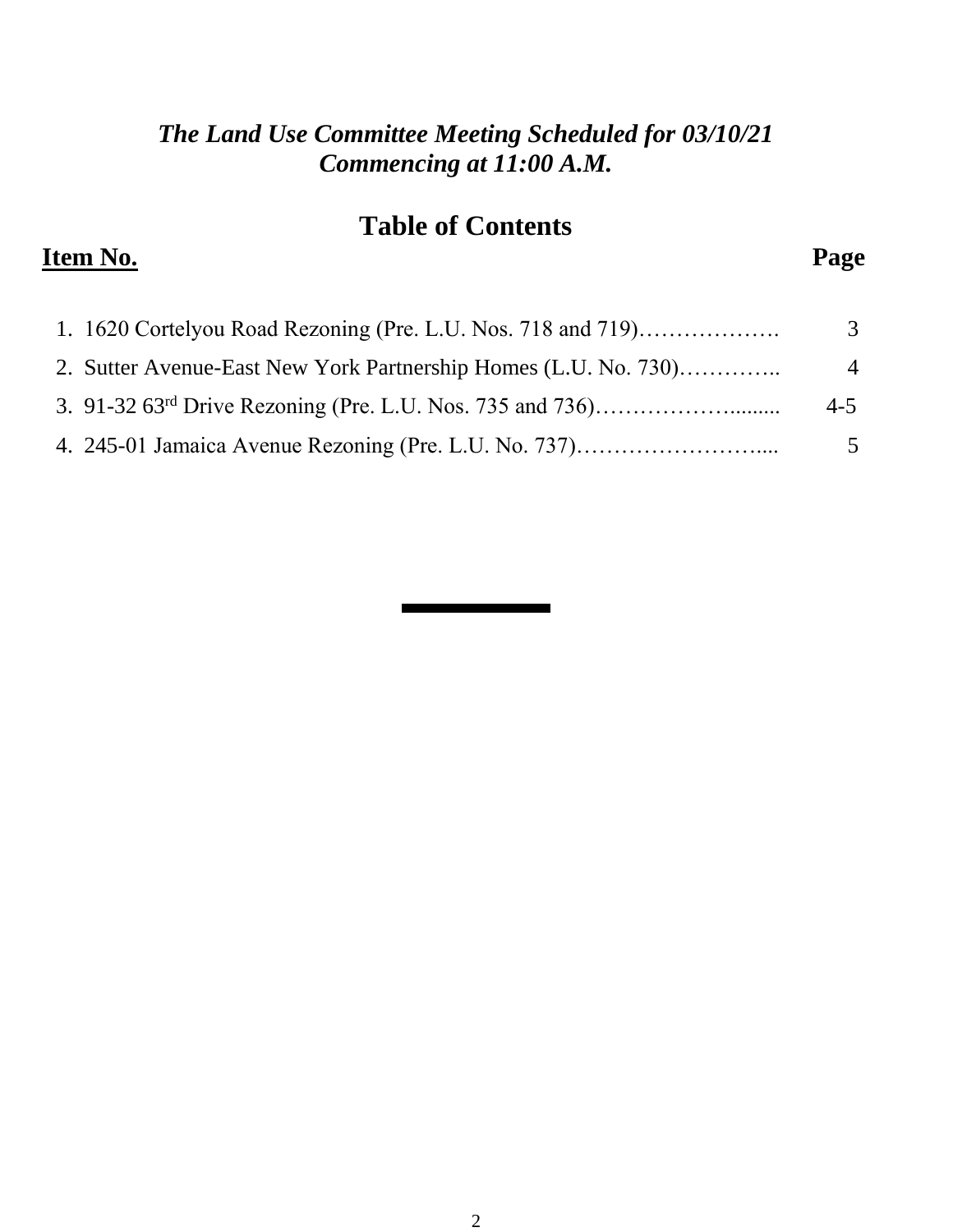## **AGENDA OF THE LAND USE COMMITTEE**

The Land Use Committee will hold a remote meeting commencing at **11:00 A.M. on Wednesday, March 10, 2021**, to consider some items reported out of the Subcommittee at the meetings held March 4, 2021 and March 8, 2021 and conduct such other business as may be necessary.

#### **PRECONSIDERED L.U. NOS. 718 AND 719 ARE RELATED**

#### **PRECONSIDERED L.U. NO. 718 1620 CORTELYOU ROAD REZONING BROOKLYN CB - 14 C 180496 ZMK**

Application submitted by 1600/20 Realty Corp., pursuant to Sections 197-c and 201 of the New York City Charter for an amendment of the Zoning Map, Section No. 22c, by changing from an existing R6A District to an R7D District property bounded by Cortelyou Road, East 17<sup>th</sup> Street, a line 100 feet southeasterly of Cortelyou Road, and East  $16<sup>th</sup>$  Street, as shown on a diagram (for illustrative purposes only) dated March 2, 2020, and subject to the conditions of CEQR Declaration E-564.

#### **PRECONSIDERED L.U. NO. 719 1620 CORTELYOU ROAD REZONING BROOKLYN CB - 14 N 180497 ZRK**

Application submitted by 1600/20 Realty Corp., pursuant to Section 201 of the New York City Charter, for an amendment of the Zoning Resolution of the City of New York, modifying APPENDIX F for the purpose of establishing a Mandatory Inclusionary Housing area.

**The full zoning text may be viewed at the following website: <http://www1.nyc.gov/site/planning/about/cpc-reports/cpc-reports.page>**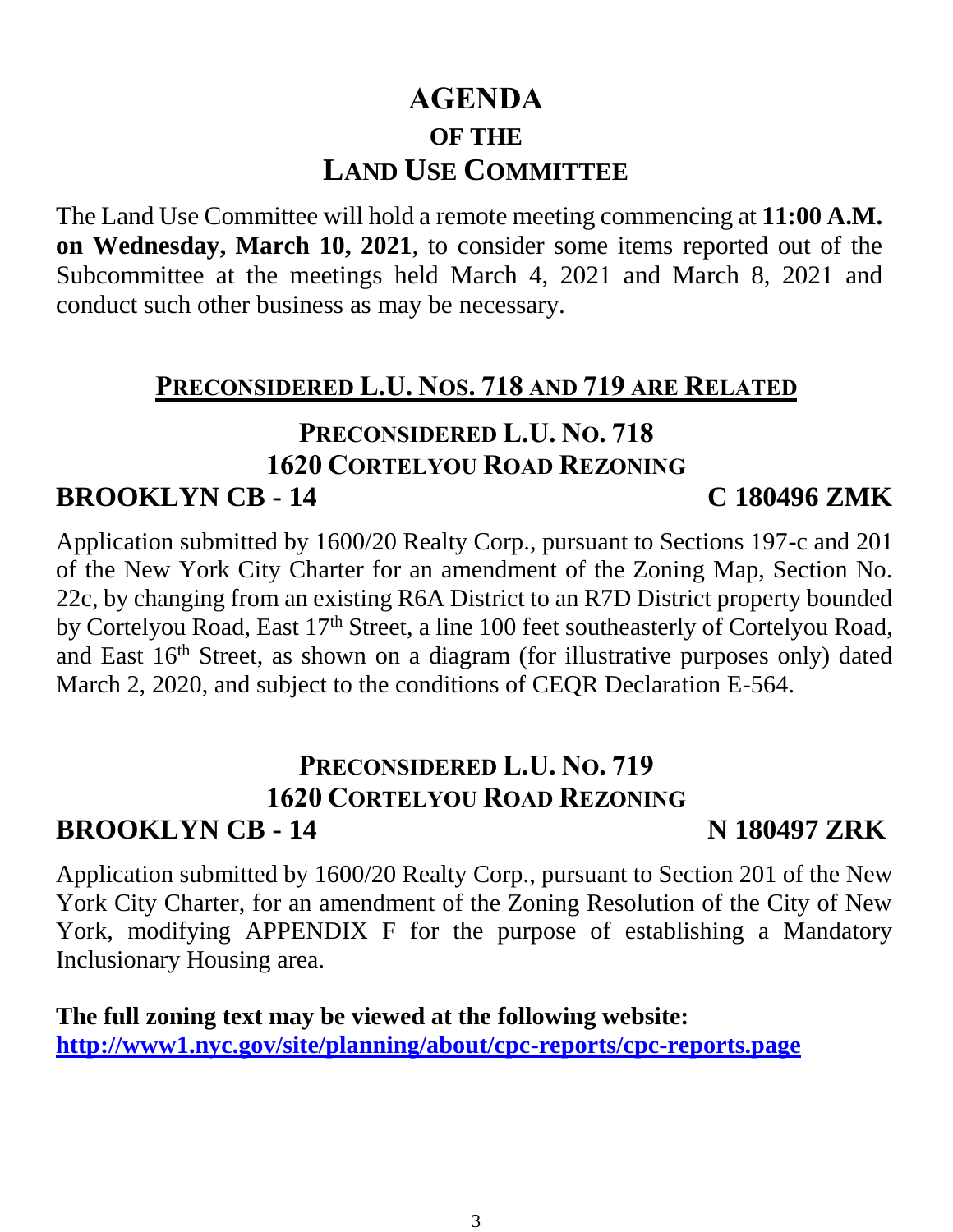#### **L.U. NO. 730**

## **SUTTER AVENUE-EAST NEW YORK PARTNERSHIP HOMES - UDAAP BROOKLYN CB - 5 20215015 HAK**

Application submitted by the New York City Department of Housing Preservation and Development pursuant to Article 16 of the General Municipal Law for approval of an urban development action area project, and waiver of the area designation requirement and the requirements of Sections 197-c and 197-d of the New York City Charter, for property located on Sutter Avenue between Cleveland and Elton Streets (Block 4049, p/o Lot 25), Council District 42.

### **PRECONSIDERED L.U. NOS. 735 AND 736 ARE RELATED**

## **PRECONSIDERED L.U. NO. 735 91-32 63RD DRIVE REZONING**

### **QUEENS CB - 6 C 200178 ZMQ**

Application submitted by 63-68 RWKOP, LLC, pursuant to Sections 197-c and 201 of the New York City Charter for an amendment of the Zoning Map, Section No. 14a:

- eliminating from within an existing R4 District a C2-2 District bounded by Austin Street, a line 100 feet southeasterly of 63rd Drive, the northerly boundary line of the Long Island Railroad Main Line Right-of-Way, and 63rd Drive;
- changing from an R4 District to an R7A District property bounded by Austin Street, a line 100 feet southeasterly of 63rd Drive, the northerly boundary line of the Long Island Railroad Main Line Right-of-Way, and 63rd Drive;
- establishing within the proposed R7A District a C2-3 District bounded by Austin Street, a line 100 feet southeasterly of 63rd Drive, the northerly boundary line of the Long Island Railroad Main Line Right-of-Way, and 63rd Drive;

as shown on a diagram (for illustrative purposes only) dated October 5, 2020, and subject to the conditions of CEQR Declaration E-568.